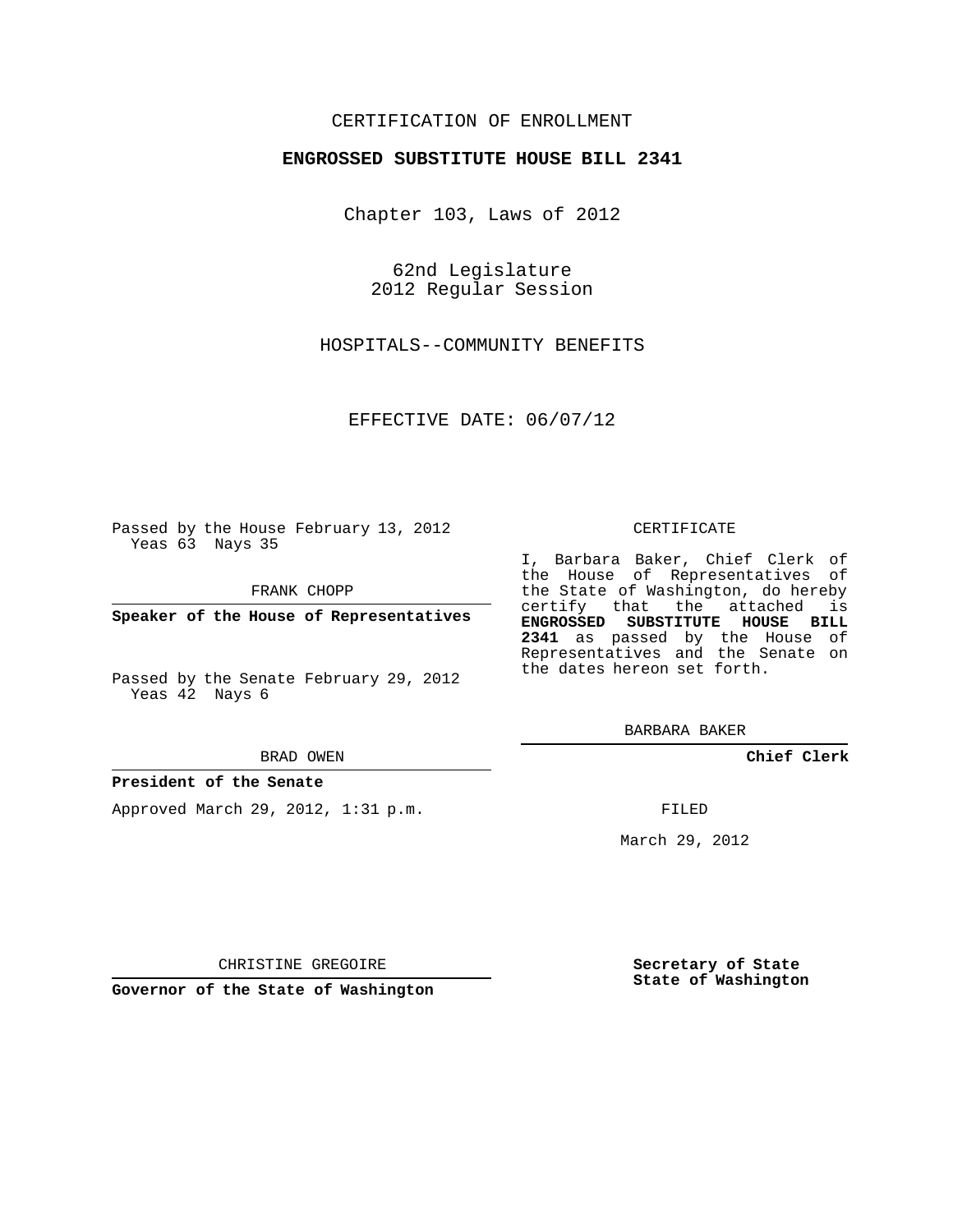# **ENGROSSED SUBSTITUTE HOUSE BILL 2341** \_\_\_\_\_\_\_\_\_\_\_\_\_\_\_\_\_\_\_\_\_\_\_\_\_\_\_\_\_\_\_\_\_\_\_\_\_\_\_\_\_\_\_\_\_

\_\_\_\_\_\_\_\_\_\_\_\_\_\_\_\_\_\_\_\_\_\_\_\_\_\_\_\_\_\_\_\_\_\_\_\_\_\_\_\_\_\_\_\_\_

Passed Legislature - 2012 Regular Session

# **State of Washington 62nd Legislature 2012 Regular Session**

**By** House Health Care & Wellness (originally sponsored by Representatives Jinkins, Cody, Ladenburg, Van De Wege, Green, Reykdal, Moeller, Tharinger, McCoy, Darneille, and Hunt)

READ FIRST TIME 01/31/12.

 AN ACT Relating to community benefits provided by hospitals; and adding a new section to chapter 70.41 RCW.

BE IT ENACTED BY THE LEGISLATURE OF THE STATE OF WASHINGTON:

 NEW SECTION. **Sec. 1.** A new section is added to chapter 70.41 RCW to read as follows:

 (1) As of January 1, 2013, each hospital that is recognized by the internal revenue service as a 501(c)(3) nonprofit entity must make its federally required community health needs assessment widely available to the public within fifteen days of submission to the internal revenue service. Following completion of the initial community health needs assessment, each hospital in accordance with the internal revenue service, shall complete and make widely available to the public an assessment once every three years.

 (2) Unless contained in the community health needs assessment under subsection (1) of this section, a hospital subject to the requirements under subsection (1) of this section shall make public a description of the community served by the hospital, including both a geographic description and a description of the general population served by the hospital; and demographic information such as leading causes of death,